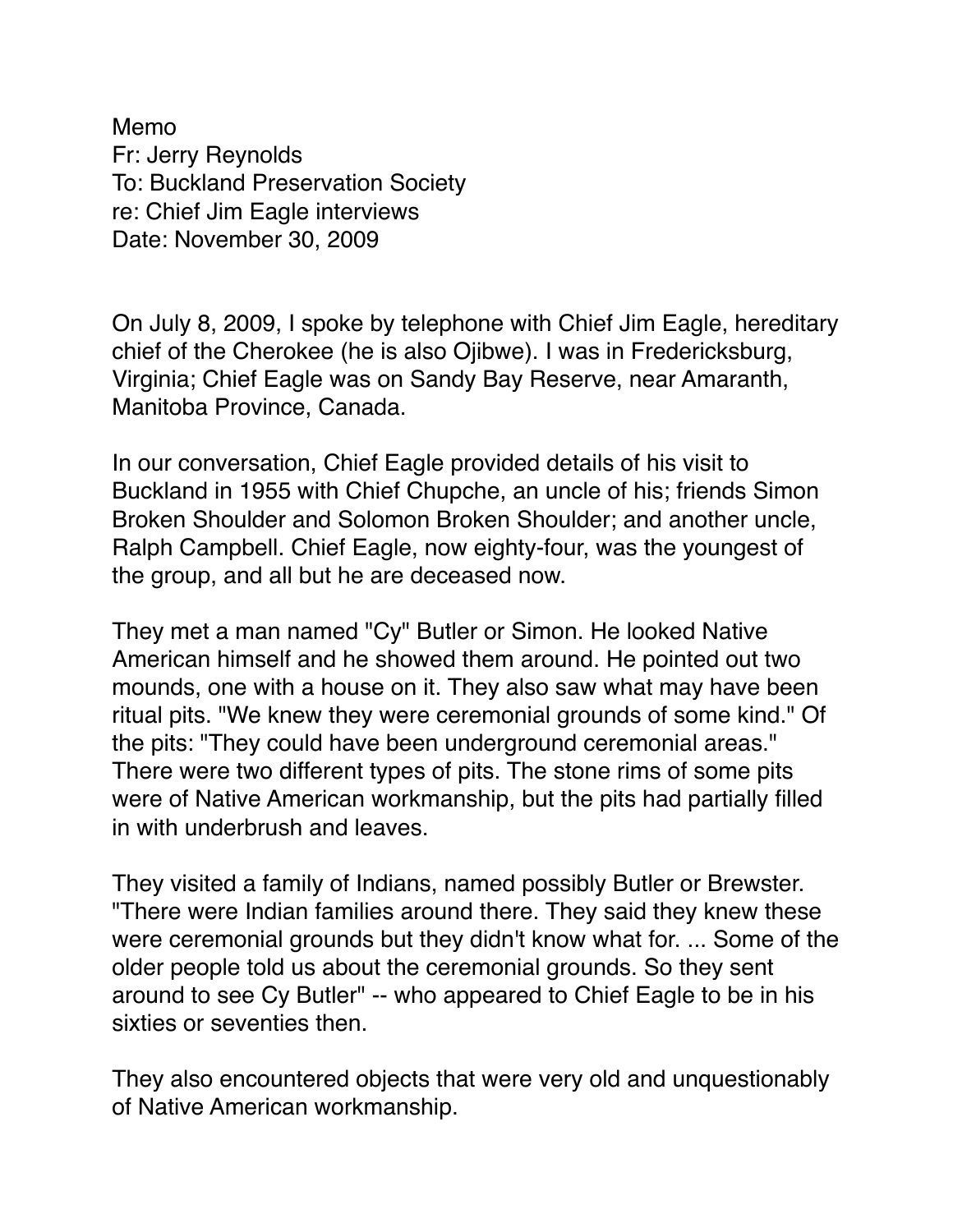They would have stayed longer but they were running out of money and had to get back to Ohio. They would have taken pictures, but they had a camera and no film. Chief Eagle said he made sketches of the Buckland site in a notebook, and still had them until he mailed them to one David Michael Wolfe, but what became of them after the mailing is uncertain. Chief Eagle did not make copies.

Of the 1955 trip to Virginia: "The reason we went there is ... we had talked to the major councils, the Mataponai, the Catawba, the Pamunkey, in Virginia." They wanted to prove Cherokee presence in the past, at Buckland and elsewhere, whereas the federal government was trying to limit them. A vast trade system existed in the Southeast, all the way up to Maine. The Mobilion peoples originally controlled it.

"It wasn't only a trade center. ... It was one of many centers where tribes met that belonged to the Confederation." From fear of settlers, other tribes tended to attach themselves to the Cherokee or other large tribes, such as the Chickasaw, Choctaw and Creek.

Tribes had trade specialties in those days, and the Cherokee were known for "Indian copper" hair pipes that were worn hanging from the side of the head. "That's why Buckland County was very important to us. It was a trade center, not the trade center but a trade center, and it was a ceremonial center for many tribes where they could gather without fear because we [Cherokee] controlled it, not totally but we did."

Chief Eagle confirmed that he had been in Virginia, at Buckland, in 1955, at the behest of the Chickamaugua Grand Council Confederation, which he said has functioned traditionally since its founding in 1776 by Dragging Canoe and Raven. He said the Confederation still has the original pipe commissioned for the occasion by Dragging Canoe.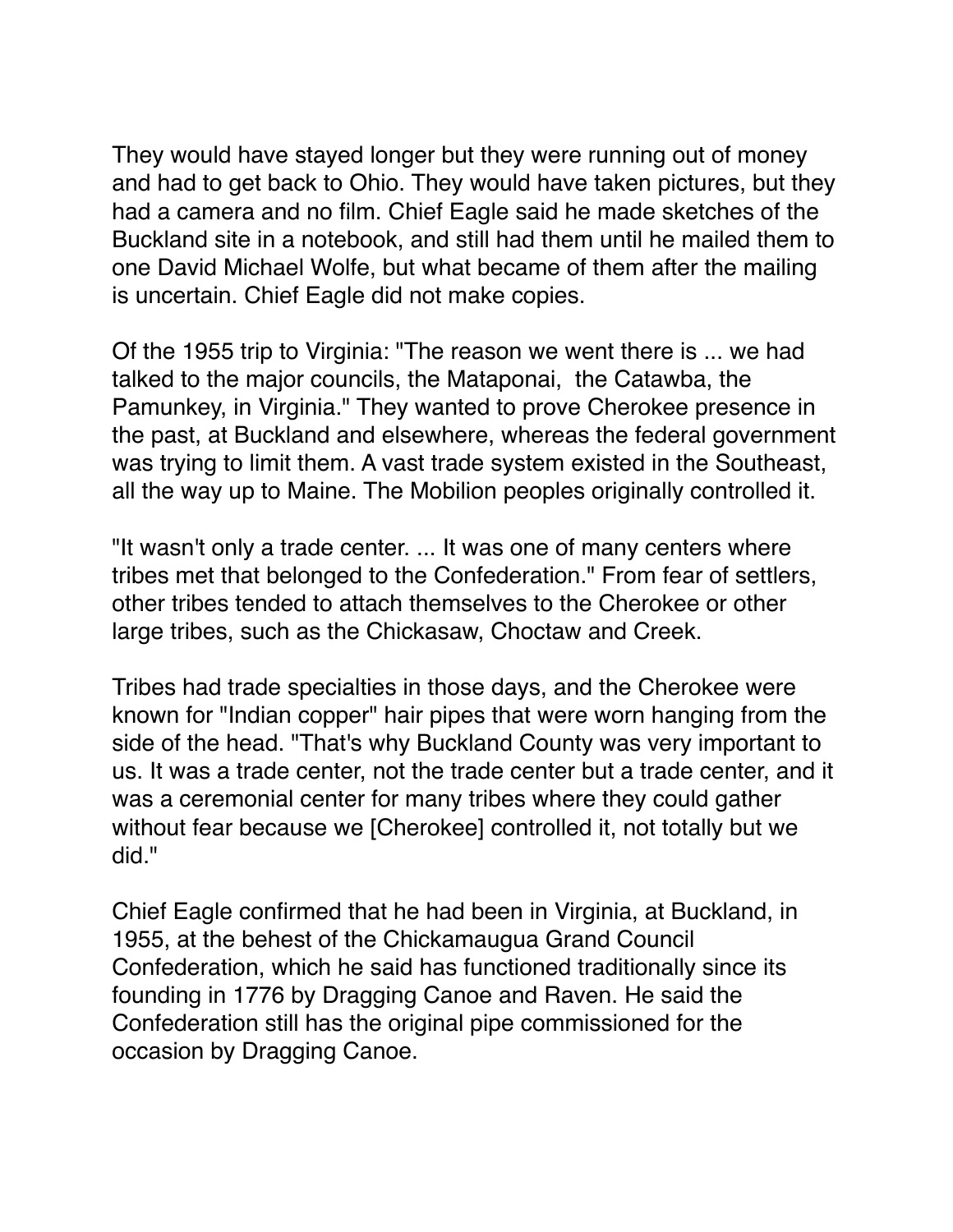Based on our conversation of July 8, I set up a telephone conference call between Chief Eagle, David Blake and myself on July 24, 2009. Chief Eagle spoke from the Sandy Bay Reserve in Canada, David Blake from Buckland in Virginia, and I from Fredericksburg. Below is a substantial transcription, by Jerry Reynolds, of the July 24 conference call between Chief Jim Eagle, David Blake and Jerry Reynolds:

Jerry Reynolds: ... What we'd like to do to bring a little structure here, Chief Eagle -- you remember the talk you and I had. ... There was a lot of information there. I know you said you weren't sure you remembered things enough, but by the time we were through it was clear that you remembered quite a lot. And what I would like to do is ask you -- let's try and get a beginning, a middle, and an end to your visit to Buckland in 1955, and then David will be able to come in and kind of place where you were at that time. ... Okay June 10th then, 1955, and what brought you -- I know that you told me that the reason for your visit was that there were some Native American families in the area that you wanted to visit. But was there a reason beyond that that you were there in the first place?

Chief Jim Eagle: Well, yes, it wasn't just that they were there. There's been a dispute for oh, well, at least a hundred years, maybe dating back further, on whether the Cherokee had people there, a group of people there. And they had always claimed there was another tribe that was actually non-existent anymore. They had been, well I wouldn't say extinct but absorbed by other Native groups. And we were there because ... they were there and if they were Cherokee, then how long they had been there, and then there was a dispute over ... the fact that there were earthworks there, and some were saying they were prehistoric, some were saying they were Cherokee *katua* grounds ... because of the step mound. That is definitely a *katua* grounds. But then that's not to say that the other cultures didn't have it.

Jerry Reynolds: But that was your impression at the time, right, in 1955? That these were definitely *katua* grounds?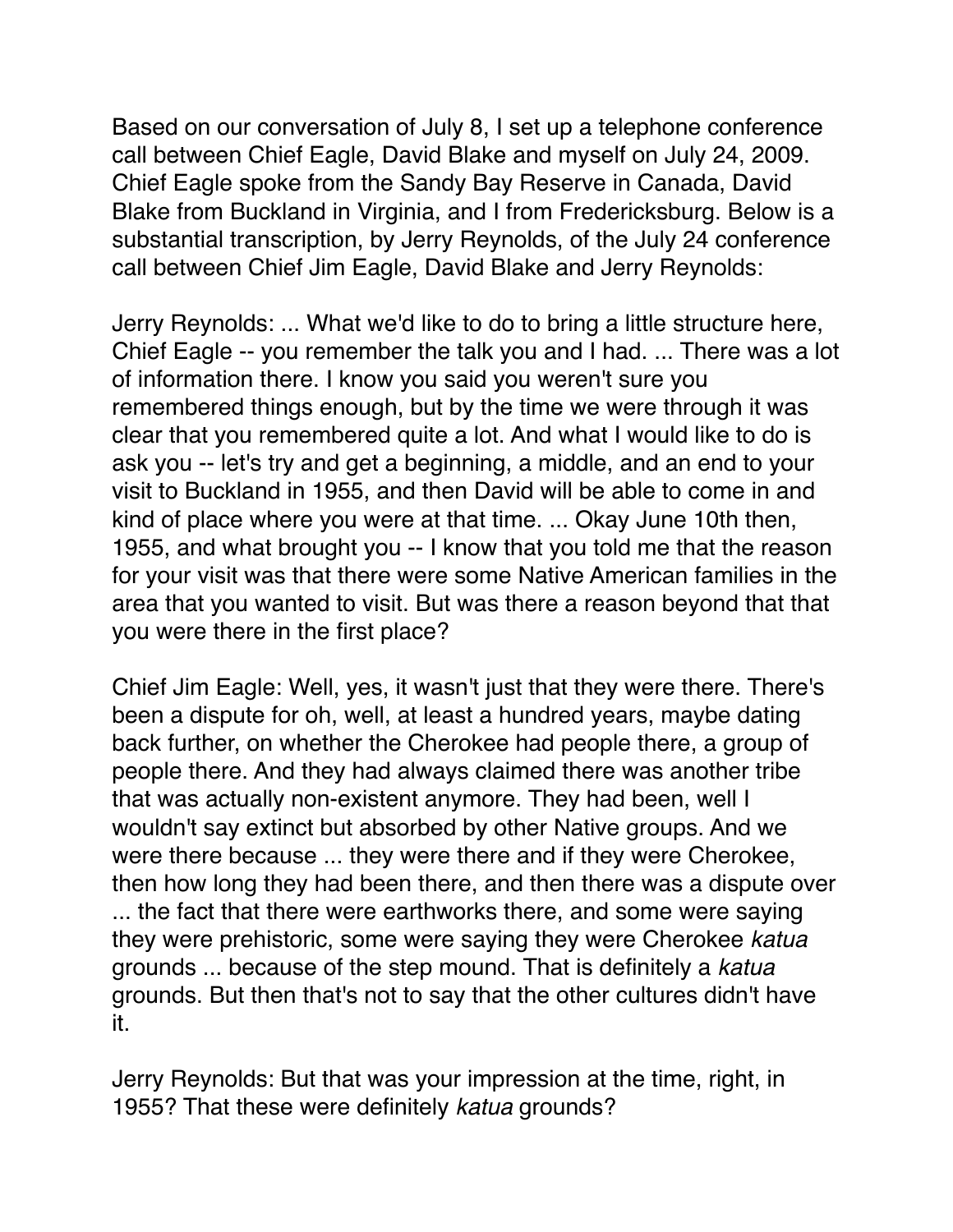Chief Jim Eagle: Yes. ...

Jerry Reynolds: Okay. Well that's great. And you mentioned that you went there, and there was a Butler. And was there a Brewster as well?

Chief Jim Eagle: Yes. I don't recall the Brewsters very well, but yes there was a Brewster there and also, I recalled after our conversation [of July 8], Websters. Now Websters were Native, they were definitely -- they were Native but they were mixed.

Jerry Reynolds: ... Okay. Well that's great. And because what you told me, and I found this very interesting, is that you visited at a house and the older people knew about the *katua* grounds, ceremonial grounds, whatever you would call them, but they weren't sure what they were for, and at that point I believe you began to get in touch with a Cy Butler, or something like this, and I wonder at this point if David could step in and just help kind of fix where you were on the geography of Buckland, and perhaps you could see if you could possibly guide David through your trip, so that he has a very good understanding of the land there at Buckland.

Chief Jim Eagle: Well, yeah, I could. I have a system that might help even more so. Not remembering which township, because I wasn't familiar with that part of the state. ... I could try to tell you distance, not exactly by direction but distance, where the three regular round mounds were. They're probably not there anymore. There had been more, but they had been hauled down, you know, worked down. And also the pits, the round depressions. ... they were perfect. They were exactly the same distance across, by eyeballing it. We didn't take our, we didn't have a tape or anything like that to measure with, but give or take just from eyeball.

David Blake: ... The last time we spoke on the telephone, you know, with your direction, we went down where you were describing and we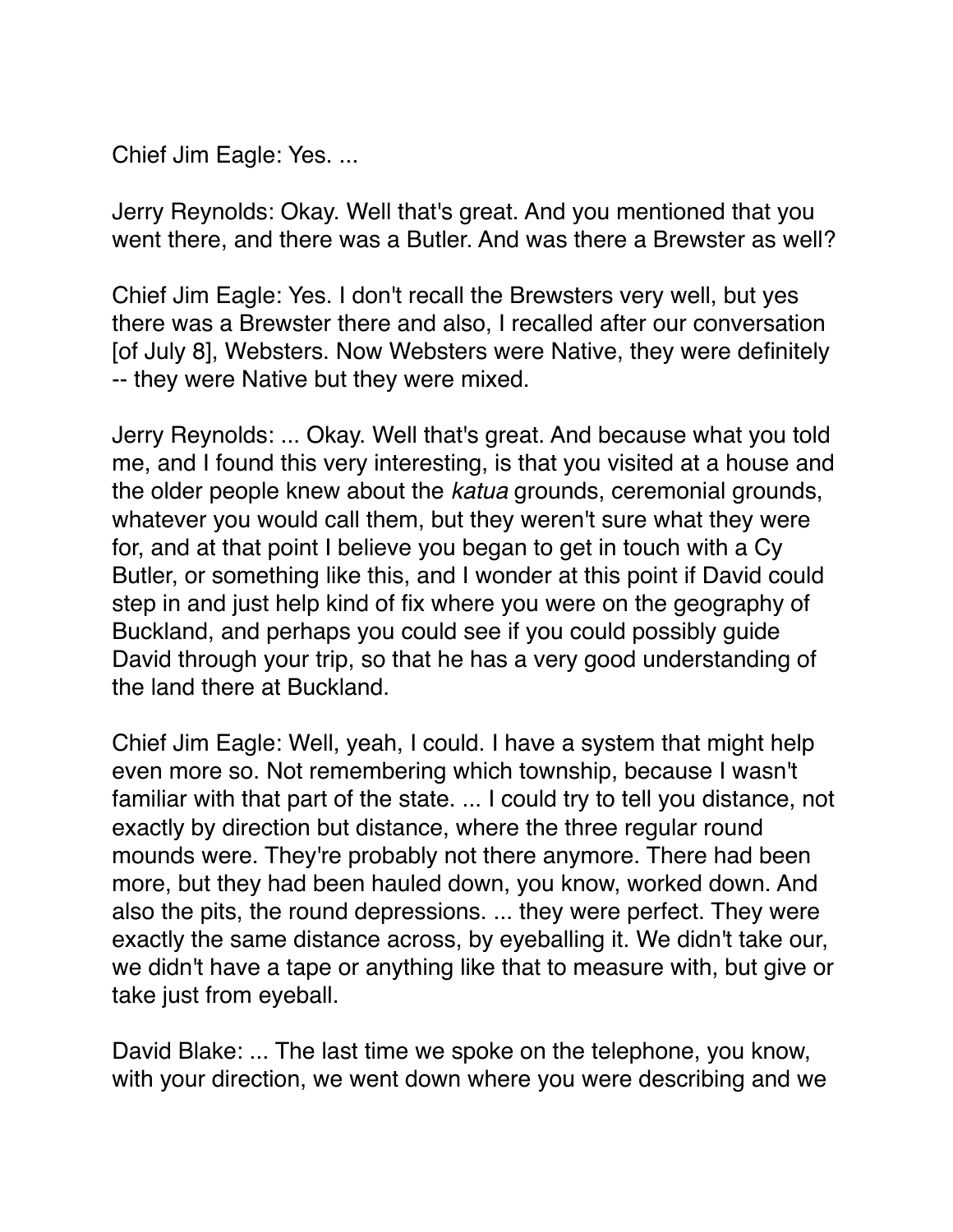found it -- photographed eight of these pits, and we called you when we found them. There are eight still surviving down there today.

Chief Jim Eagle: Yeah, I didn't see that many myself. I think there was three. ... But then we didn't have much time.

David Blake: Right, right. We took the whole day and went through this, you know it's pretty dense woods down in there now. That hasn't been disturbed or anything since you've been here. So we were able to locate eight of them and some of them are pretty broad. Very large.

Chief Jim Eagle: ... You'll find one that was ... at the time I seen it was [inaudible].

David Blake: Well what they have today, they sort of have an earthen lip around the edge, and then there's stones inside. But it had a lot of leaves. We didn't do any digging in it. It was very wet. ... You can definitely see the depression there, and it's still probably, oh I don't know, three feet deep, but it's silted in with leaves and debris. ...

Chief Jim Eagle: ... Most likely it's deeper because I recall it as being maybe four to four-and-a-half, five-foot deep. ...

David Blake: Okay. Well they're about three feet deep now, so that makes sense. ...

Chief Jim Eagle: ... A century makes quite a difference on a landscape.

David Blake: It's just so exciting to me that they're still there, and that you all knew that they were there. And what do you reckon they were? Do you have any idea? Because we're puzzled by this.

Chief Jim Eagle: Well like I said we didn't spend much time there, but on the way back home we talked about it because several of us had worked as advisors -- or well, not advisors, but as field men with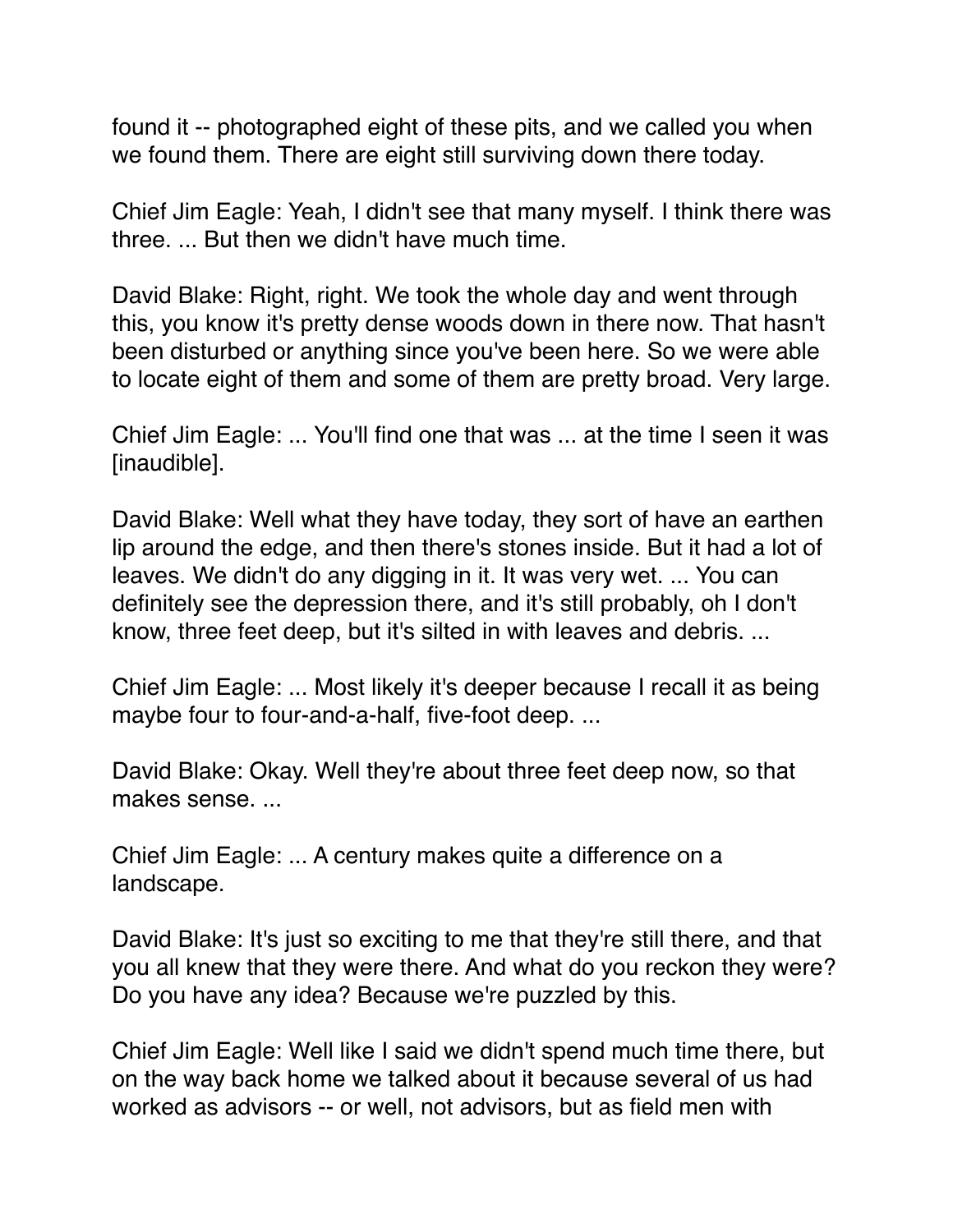archaeological expeditions before. They could have been earth lodges that caved in, they could have been underground or partially underground ceremonial places. It's hard to say. Maybe they were even clay pits. One of my uncles said well, maybe they dug clay there. ... The only way to prove that is to dig in a little ways and see if there's clay there. ...

David Blake: ... All eight of these pits, or whatever we want to call them, they seem to be perfectly round.

Chief Jim Eagle: Absolutely. They're man-made. They're not natural.

David Blake: Right. And they're not made with a machine or anything. And they're not oblong or -- they really are perfectly round. Which I thought -- pretty unusual.

Jerry Reynolds: Chief ... you had said to me something about ... you said something to me about the handiwork, and the age of some of the objects or some of the workmanship.

Chief Jim Eagle: ... We lucked out. We found several wash-outs ... where we picked up flint tools, and one of them, I don't remember which one, had a small stone hammer, the type they crush chokecherries with, you know, or break bones to get marrow out. We had about five, I don't recall exactly but I know there was at least five artifacts that we just picked up off the ground. I mean in an area. As much as we walked, that's quite a bit. ... On the trail that we walked back in to either see -- I'm not sure whether it was the step mound, or the pits and the three mounds that we were able to just look at. It was on one of those trails but I don't recall exactly right now which one it was.

Jerry Reynolds: ... Sure. And do you recall what became of those objects?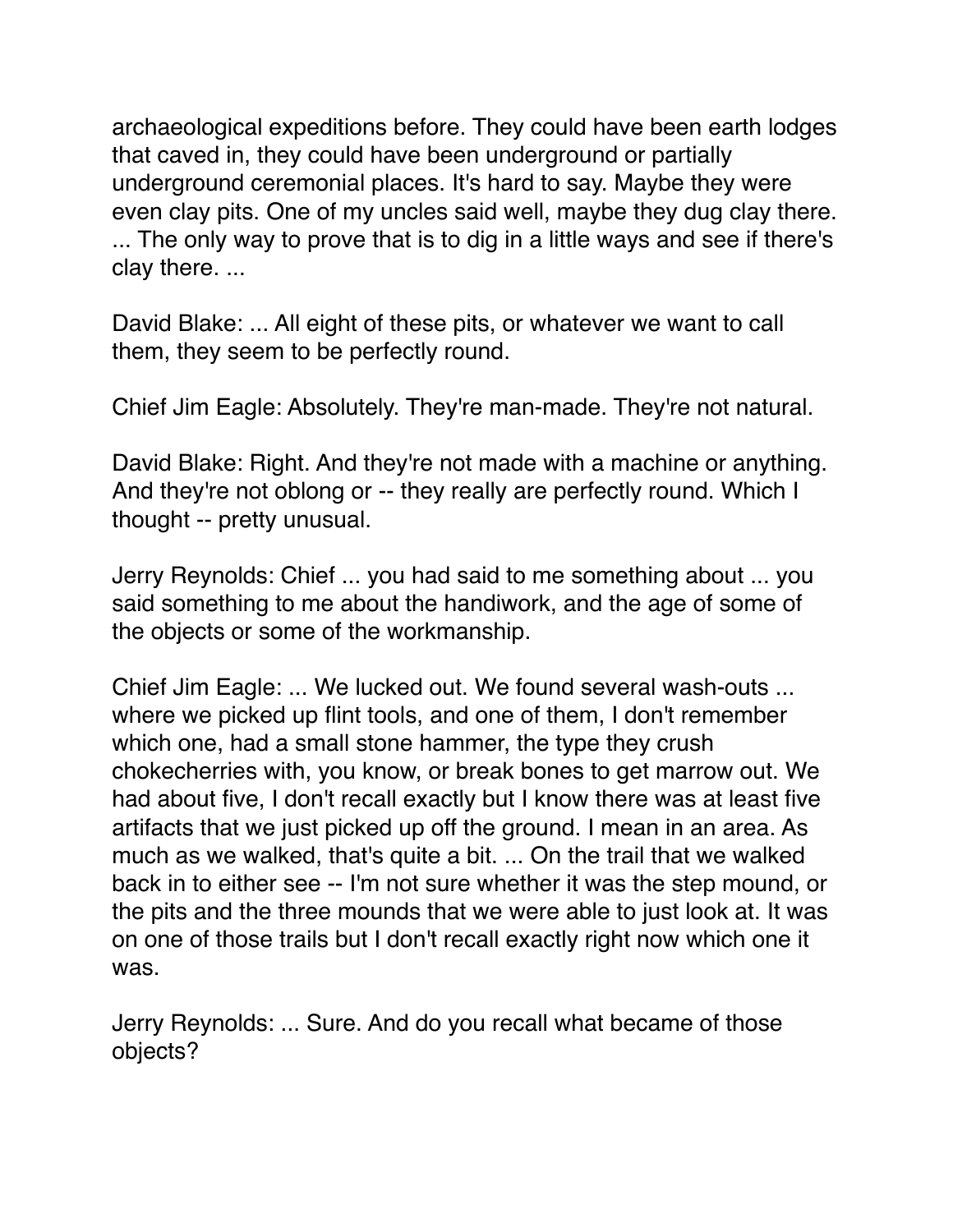Chief Jim Eagle: Oh my goodness no. Because they all had children, I would imagine they just give 'em to their kids then. But Butler said that years before when he was younger, they used to go after a field with plows and rake it you know and then dry it out. ... His father had bushel baskets full. And they sold them to a collector that came through there years later.

Jerry Reynolds: Simon said that. Now, these kids that they may have given them to, are they still alive, or do you know?

Chief Jim Eagle: Let's see -- Henry is. ...

David Blake: ... Now the mound that I think is the most prominent one of the three, it's a place where there was a house built on top of it.

Chief Jim Eagle: Right. Right.

David Blake: And the man you met by the name of Mr. Brewster lived there?

Chief Jim Eagle: That's correct.

David Blake: Okay. And then these pools or these pits, whatever we want to call them, are downstream from that.

Chief Jim Eagle: Correct. But I don't know, I don't recall the name of the -- I don't know if it was even named toward the thing itself.

David Blake: It's Broad Run is what it's called. ...

Chief Jim Eagle: Uh-huh. I don't recall that, no, no. I don't think it was even mentioned.

David Blake: Right. Now in relation to the one mound we know, were the other mounds upstream or downstream? Do you remember that?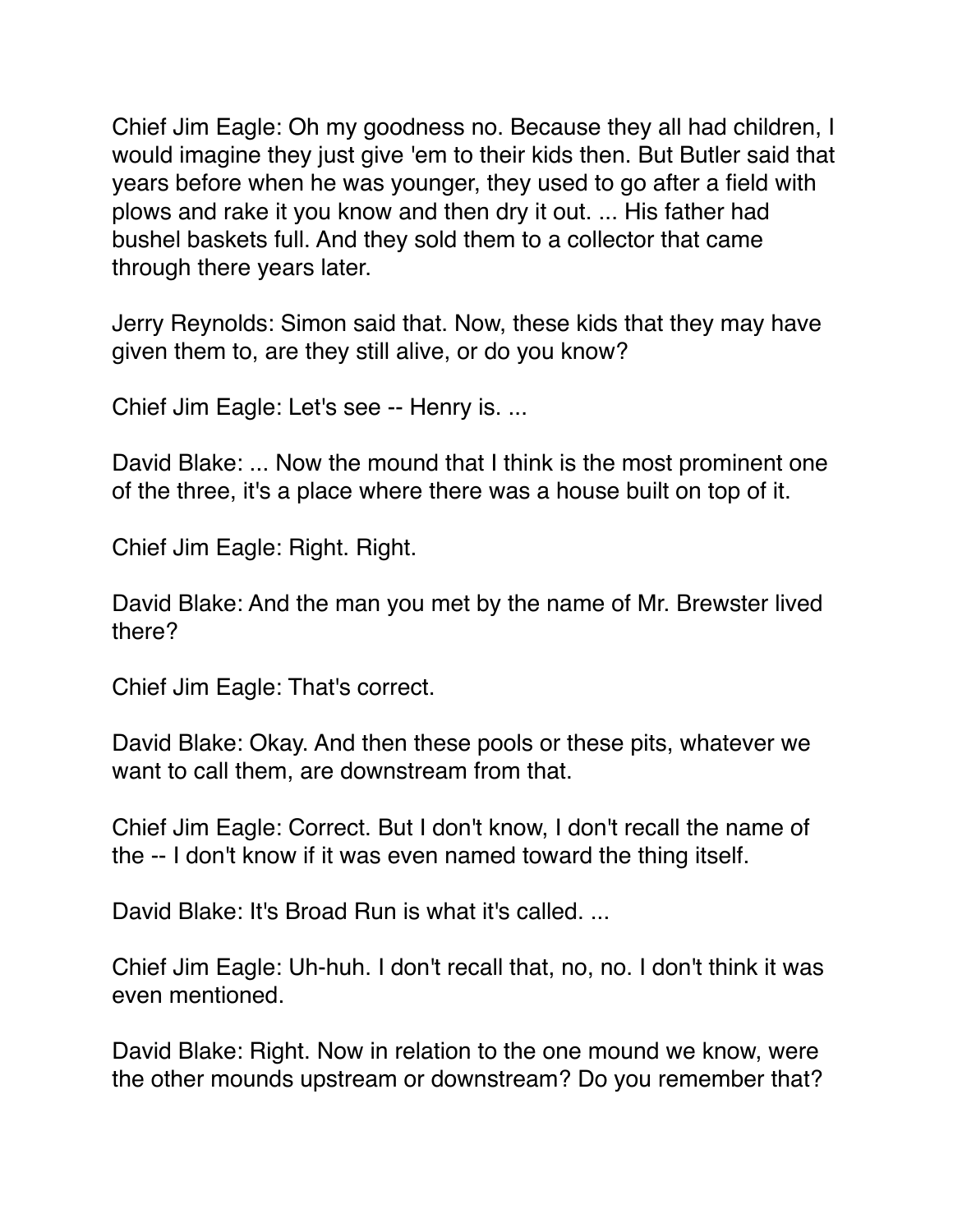Chief Jim Eagle: It seems to me that one was one place and one the other. One was downstream, actually not that far. Maybe it was more than a mile. I don't recall. One mile, it could have been up to four miles because we were in a hurry and we were, all we were watching was our time to make sure we got going on time you know. And we were low on cash, you know to -- I mean they were feeding us down there but you know, to get back to -- we were going up near Columbus there, and Fort Wayne, Indiana. I lived in the Upper Pen -- northern part of the lower peninsula of Michigan at that time.

David Blake: ... I'm sorry to say that most everything has been developed around us. So if it was as far as four miles down the stream, I'm afraid we've probably lost the other mounds.

Chief Jim Eagle: Well, yeah, in fact the mounds that, the round mounds that we seen, there was three. There was a stone fence and a field there, and there was one on one field, more toward the fence, and then there was two across in another man's field. And a lot of them, he said there was many more, maybe twenty, that had been just taken down.

Jerry Reynolds: Who said that, who was the man who said that?

Chief Jim Eagle: That was Butler.

Jerry Reynolds: Cy Butler, okay.

Chief Jim Eagle: Yeah, and the man called Webster, I don't recall just -- I think his first name was Solomon. I think they called him Saul, or Sol. He confirmed it. He said yeah, they destroyed those other mounds to work the fields and then they abandoned them after that. They only worked the fields for a couple of years and abandoned them. So I don't know what the reasoning was on that. I, you know, who knows. You know people were switching farms and land, and land was cheap even in 1955. Land was fairly cheap. ...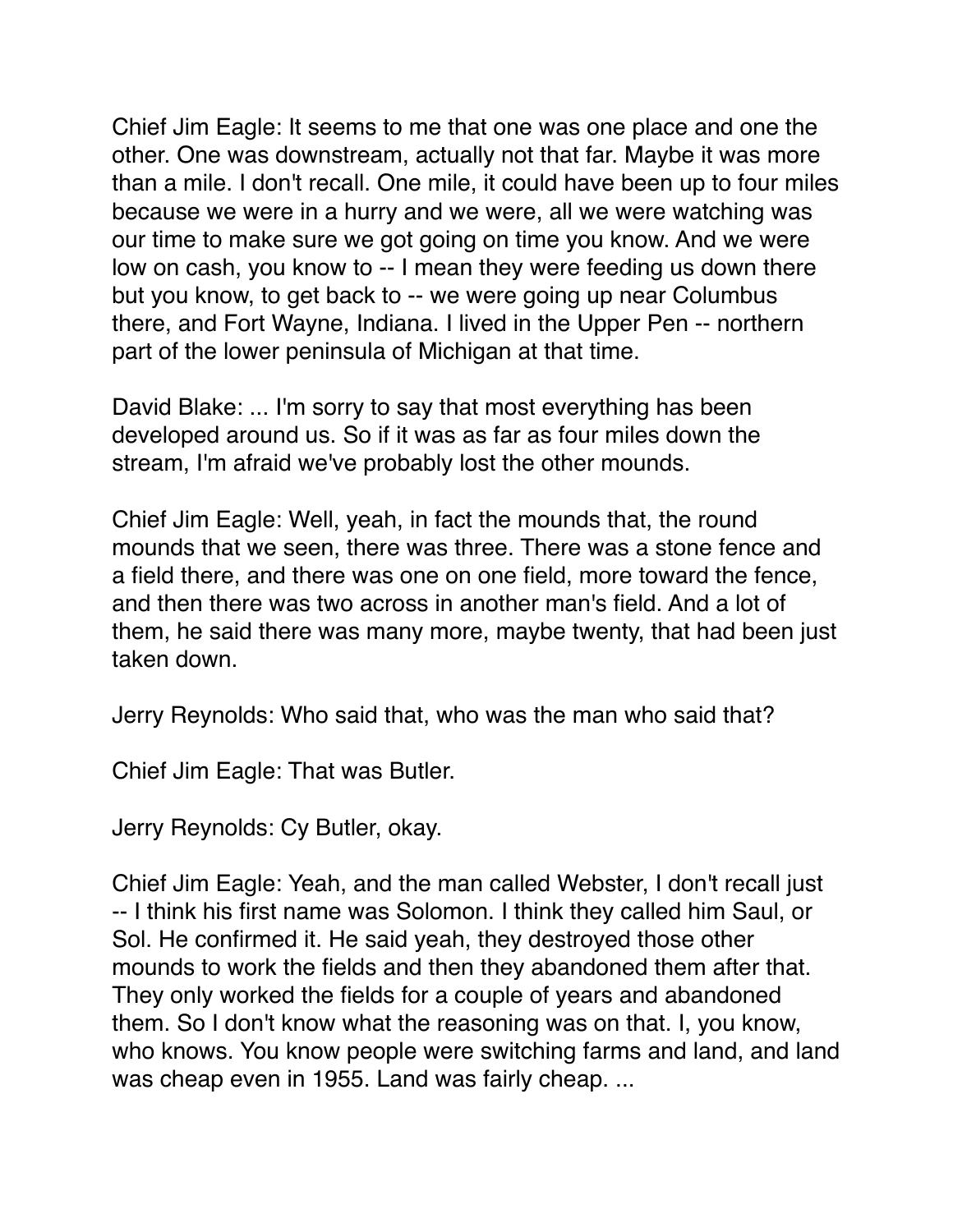David Blake: ... Was it your understanding when you were there that there was in addition to the mound, or the mounds, also a Native American town here? The early records are saying that -- even, even the town charter usually calls the town Buck Land. ... And in the same sentence then they call it Buckland. Buckland, you know. I think everybody, the Europeans and you know the later people, all call it Buckland. But I think there's a chance that there's an earlier town here called Buck Land.

Chief Jim Eagle: Well our understanding from Brewster and Butler both -- not Brewster, Webster and Butler both was that in the old language it was called the land of deer. Or the land of plenty of deer. So if it was interpreted Buck Land you know, that's, you know -- I don't know, I'm not an expert, and I don't know for sure what they were doing back then.

David Blake: ... Well that's helpful just knowing that, because --

Chief Jim Eagle: But we did prove, we did prove that there was lots of people of Cherokee blood there. And that at one time they had had a settlement, not too far from where the platform mounds, the step mounds were. There's quite a difference between a mound and a step mound, because a step mound is only used for one thing, and that's *katua* grounds. A ceremonial dance grounds. There was ceremonies take place, and there was arbors made there, and there was -- to do that is very complex. There've been very few and Mike [Michael David Wolfe] and I are probably the only two that really understand how they were built and how they were totally used.

David Blake: So then would it be fair to say that the step mound, we know where that is, the other mounds that you saw surrounding this, are those -- those were not step mounds, those were? --

Chie3f Jim Eagle: Oh no, those were round mounds height. And this morning when I, early this morning, when I was up before, I got to thinking about this conversation and I was estimating in my mind if I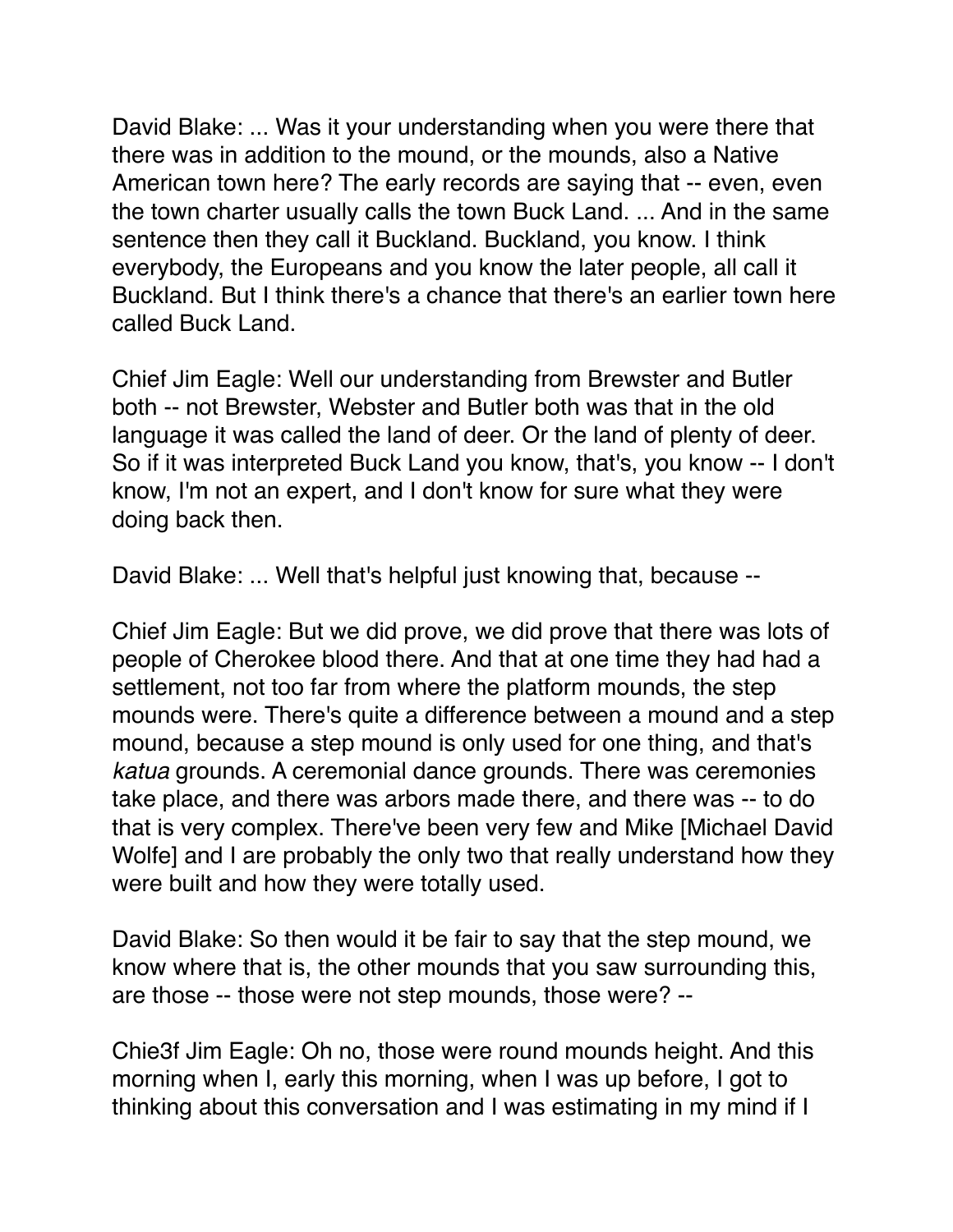remember. The round mounds were probably twenty-five, thirty foot across, and no more than ten foot, maybe ten or twelve foot tall. Ten foot I would estimate. So that's a fair-sized mound but just what these were used for, probably burial or whatever, God only knows. I know it's the type the pot-hunters dig into, you know, to get artifacts.

David Blake: ... So we could have as many as twenty around this step mound is what you're telling me.

Chief Jim Eagle: Yes. ... I talked to my uncles about it years later ... It seems logical to us to -- we know our people was there, the Cherokee were there. But we believe that possibly they came in and took over different mounds and different -- that area, after the mound people left. You know, dispersed into other tribes or whatever they did. ... See those date back four, five thousand years, those people. And we only date back in that area probably a couple of hundred years, maybe three.

David Blake: ... We're finding just below the step mound, sort of downstream but within clear view, we're finding a concentration of settlement-related artifacts right there. And it's very -- it's right in the same area where the pits are.

Chief Jim Eagle: Right. Well along the banks of those rivers ... that's where they would find artifacts you know, as the land washes away. ... You know that's a pot-hunter's dream.

David Blake: ... David [Michael] Wolfe is saying that he believes there was a settlement on both sides of this creek below the step mound.

Chief Jim Eagle: I have to agree.

Jerry Reynolds: Why is that Chief? ... Why do you agree?

Chief Jim Eagle: Well, because of past history. This happens in any area, not just Buckland County. In other areas that is exactly the way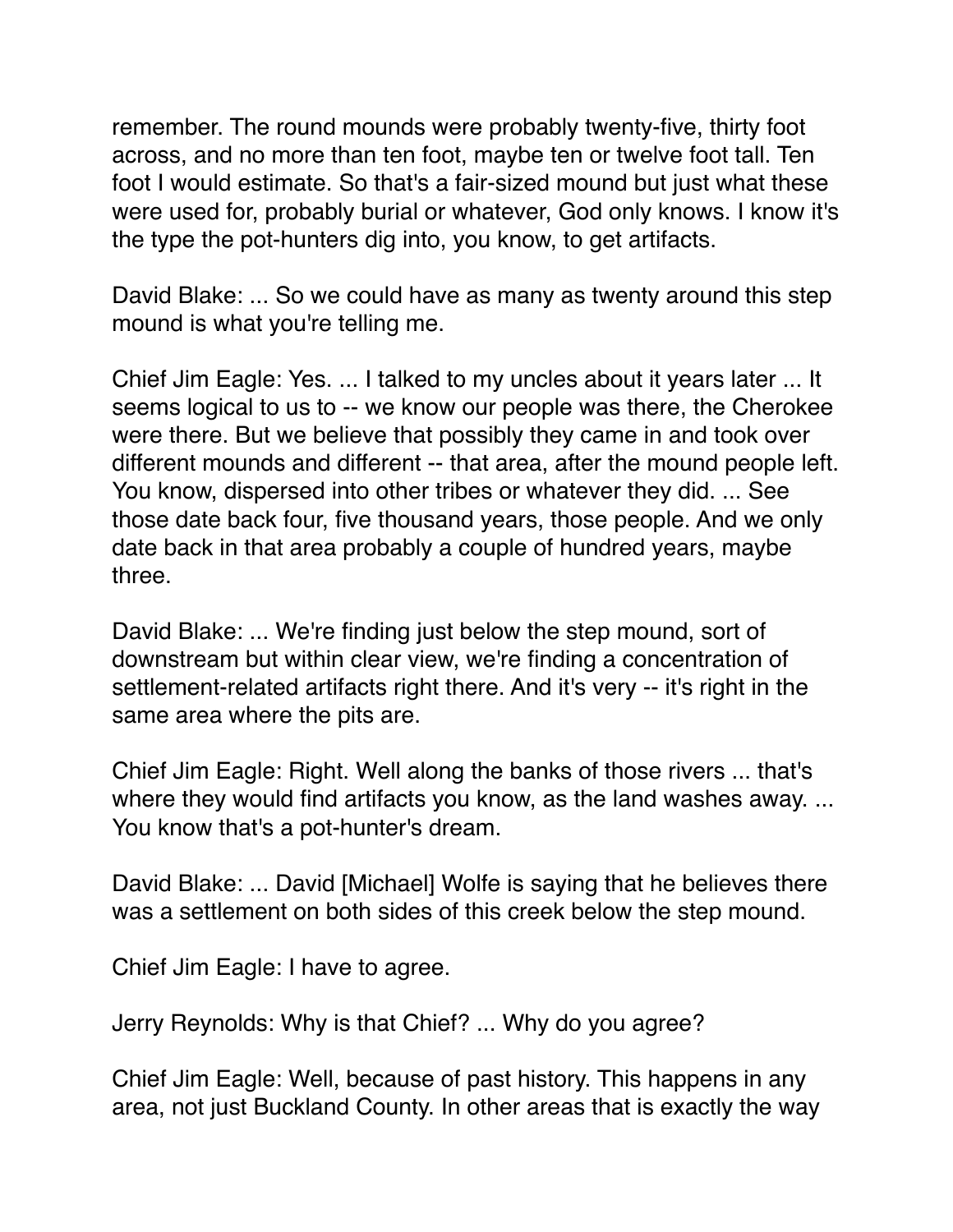things -- even where my ancestral group came from ... that happens. You usually have a settlement on each side of the break or the river.

Jerry Reynolds: ... I wonder, is it the case in Cherokee or other Native cultures that when you have a ceremonial ground, you want to have running water right there, close by?

Chief Jim Eagle: Oh absolutely ... for many reasons, not just for consumption but for trade routes. ... There's been very little study about trade routes, pre-contact trade routes in the United States, especially east of the Mississippi. It was, it was constant. Clear from Lake Superior clear to the tip of Florida, clear to the keys. And from the mountains ...

Jerry Reynolds: ... Isn't it the case though that also when it's a ceremonial ground, running water is important for ritual and cleansing and things like this? Is that the case in Cherokee or Native American culture too?

Chief Jim Eagle: All Cherokee and the others -- there's of course a water ceremony. It's very complicated, it's a real complex ceremony. It's so important. And it's not just from a river. Usually you use a stream or a creek or a brook, or whatever they call them. It's a very complex ceremony.

Jerry Reynolds: ... You've mentioned pits and mounds and artifacts. We've discussed those. How about -- is med, is medicine circles, are they something separate that you saw?

Chief Jim Eagle: Medicine circles, no. We didn't see any of that. ...

David Blake: Chief Eagle, this is David Blake again. One other thing that the historical writings about the region here state clearly is that right along Buckland is the old, what is called the Susquehanna Plain Path.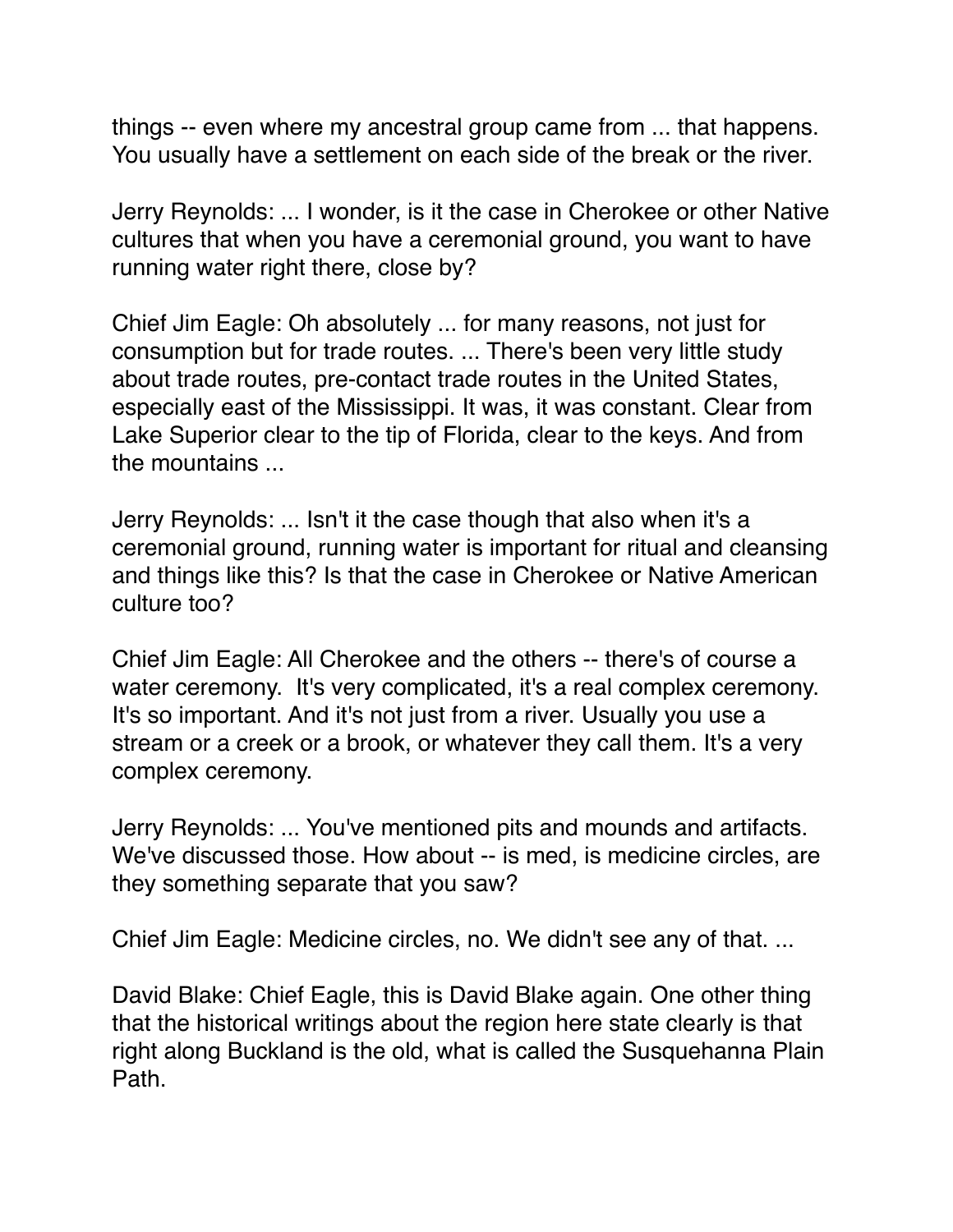Chief Jim Eagle: Yes.

David Blake: Were you all aware of that when you were here?

Chief Jim Eagle: Yes, we were well aware of that years before.

David Blake: Okay. Well, the artifacts that we found, I took down to our department of historic resources, trying to learn more about them. And they seem to think that -- well they told us that the artifacts themselves, the stones used in them, are coming as far away from Connecticut, and as far away as Georgia. The different types of rock. They were saying that the fact that Buckland is right along this Susquehanna Plain Path -- you know they think it must have been some kind of a trade route here, and that it might even have been a trade center. ...

Chief Jim Eagle: We believe that it was part of the Mobilion trade route. You know they had their own language too, the Mobilion. It was a type of language. It was, it was a combination of many languages that are very -- maybe nobody even speaks that today.

David Blake: Now, where was that? Was that -- I mean this trade route you're talking about. Is this that trade route that's down in Louisiana?

Chief Jim Eagle: Oh yes, that was all part of it, that's not separate, that's a part of it. They would have gone clear up to New York state, like I said Lake Superior. They brought copper down. It was common. ... We know probably a fraction of it.

Jerry Reynolds: ... Chief, tell me, the artifacts that you saw, and the workmanship. Just your sort of immediate sense of things at the time. I know it's going back a long way, but you mentioned to me that it was just clearly Native American to you. Native workmanship. ...

Chief Jim Eagle: Oh absolutely, because I'm a flint-worker myself.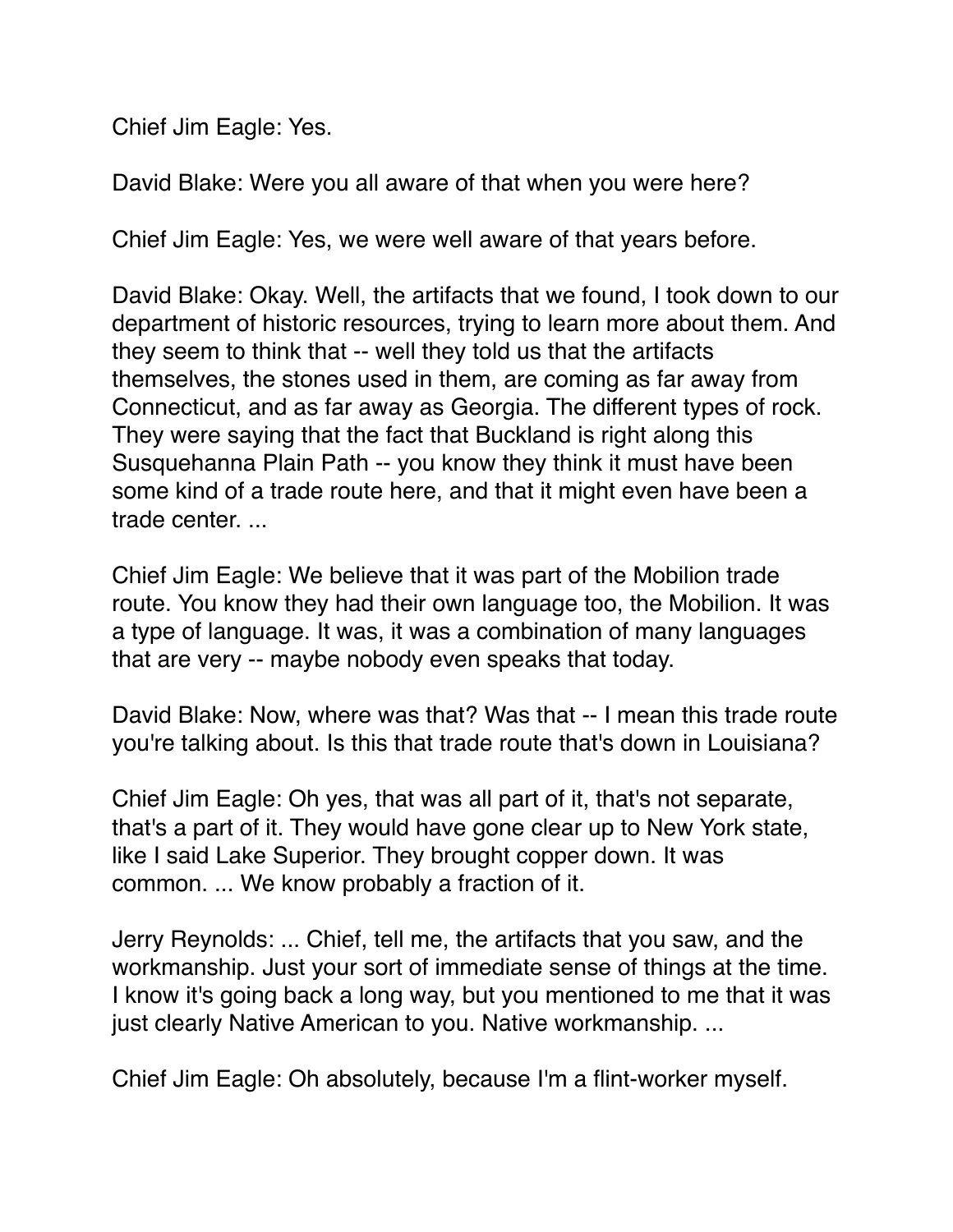Jerry Reynolds: Ah. Were you a flint-worker in 1955?

Chief Jim Eagle: I've been a flint-worker since I was about fourteen.

Jerry Reynolds: ... As far as the workmanship itself, you as a Native American flint-worker yourself, was there any other possibility than that it was Native American workmanship?

Chief Jim Eagle: ... No. No.

Jerry Reynolds: Okay. And some of the -- I think some of the objects, you mentioned to me, struck you as absolutely, as old, you said very old or something like that. Is that? --

Chief Jim Eagle: Very very old. Because as soon as contact came, as soon as there was Europeans, there was -- flint-work went down the drain. ...

Jerry Reynolds: ... For this conversation, I guess the emphasis should be that you know this trip was part of a ... it's part of what you are to make a trip like this. It wasn't sort of some strategic plan or some sort of whimsical instinct to go out and ...

Chief Jim Eagle: No, no no. It was a definite, it was a definite purpose.

Jerry Reynolds: Definite and long-standing.

Chief Jim Eagle: Oh yes.

Jerry Reynolds: Great.

David Blake: When you were here in Virginia, what other sites did you visit?

Chief Jim Eagle: I -- I wish I had that old journal with me, my old notes. That book. I gave it to another man. And today, I have no idea where